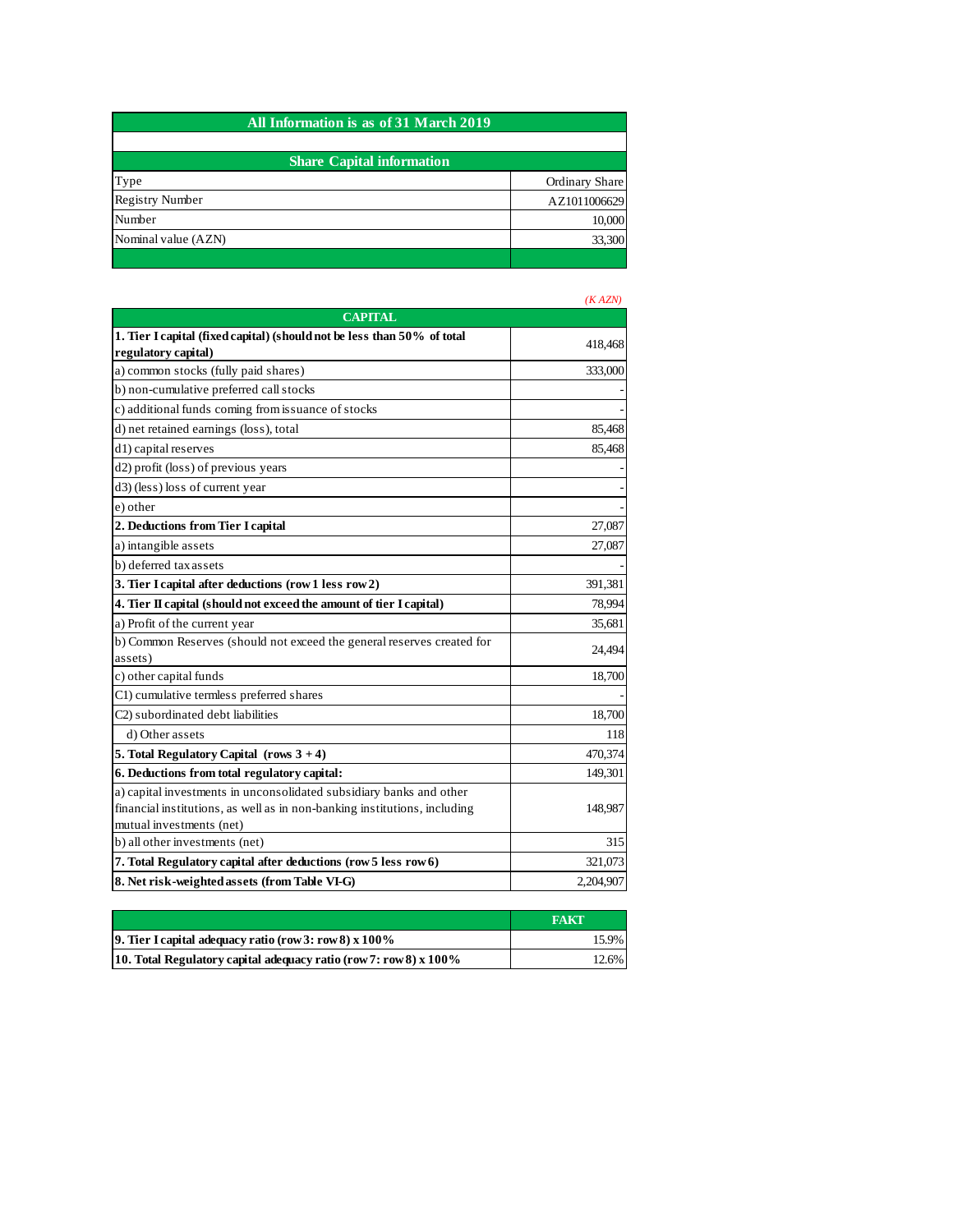| <b>CLASSIFICATION OF RISK-WEIGHTED ASSETS</b> |               |                                |  |
|-----------------------------------------------|---------------|--------------------------------|--|
|                                               | <b>Amount</b> | <b>Credit Portfolio Weight</b> |  |
| Overdue loans                                 | 46,850        | 3.6%                           |  |
| Substandard loans                             | 117,876       | 8.9%                           |  |
| Unsatisfactory                                | 94,060        | 7.1%                           |  |
| Doubtful                                      | 3,016         | 0.2%                           |  |
| Loss                                          | 20,800        | 1.6%                           |  |
| Reserves                                      | 60,013        | 4.5%                           |  |
| General                                       | 14,744        | 1.1%                           |  |
| Specific                                      | 45,269        | 3.4%                           |  |

| <b>RELATED PARTY LOANS</b>                              |        |      |  |  |
|---------------------------------------------------------|--------|------|--|--|
| <b>Proportion in Total Regulatory capital</b><br>Amount |        |      |  |  |
| <b>RELATED PARTY LOANS</b>                              | 49,974 | 3.8% |  |  |

| <b>TOTAL LARGE LOANS</b> |                                          |     |  |  |
|--------------------------|------------------------------------------|-----|--|--|
|                          | <b>Credit Portfolio Weight</b><br>Amount |     |  |  |
| Total large loans        | 417,874                                  | 7%. |  |  |

| <b>CURRENCY POSITION</b>              |          |         |  |  |
|---------------------------------------|----------|---------|--|--|
| Freely convertible currency position  | max. 20% | 3.5%    |  |  |
| Total open "closed" currency position | max. 15% | $0.0\%$ |  |  |

| <b>OFF-BALANCE LIABILITIES</b>             |              |  |
|--------------------------------------------|--------------|--|
| <b>Liabilities</b>                         | <b>Total</b> |  |
| 1. Loan instruments, total                 | 126,444      |  |
| a) loan commitments                        | 21,566       |  |
| b) undisbursed lines of credit             | 104,879      |  |
| 2. Guarantees and liabilities of this type | 371,341      |  |
| a) Guarantees                              | 371,341      |  |
| 3. Letters of credit, total                | 7,898        |  |
| a) Standby Letters of Credit               | 0            |  |
| b) Documentary Letters of Credit           | 7,898        |  |
| 4. Forward and futures contracts, total    | 72,008       |  |
| a) based on spot contracts                 | $\theta$     |  |
| b) based on Forward and Futures contracts  | 7,135        |  |
| c) swap contracts                          | $\theta$     |  |
| d) based on other contracts                | 64,872       |  |
| 5. Other off-balance-sheet liabilities     | $\Omega$     |  |